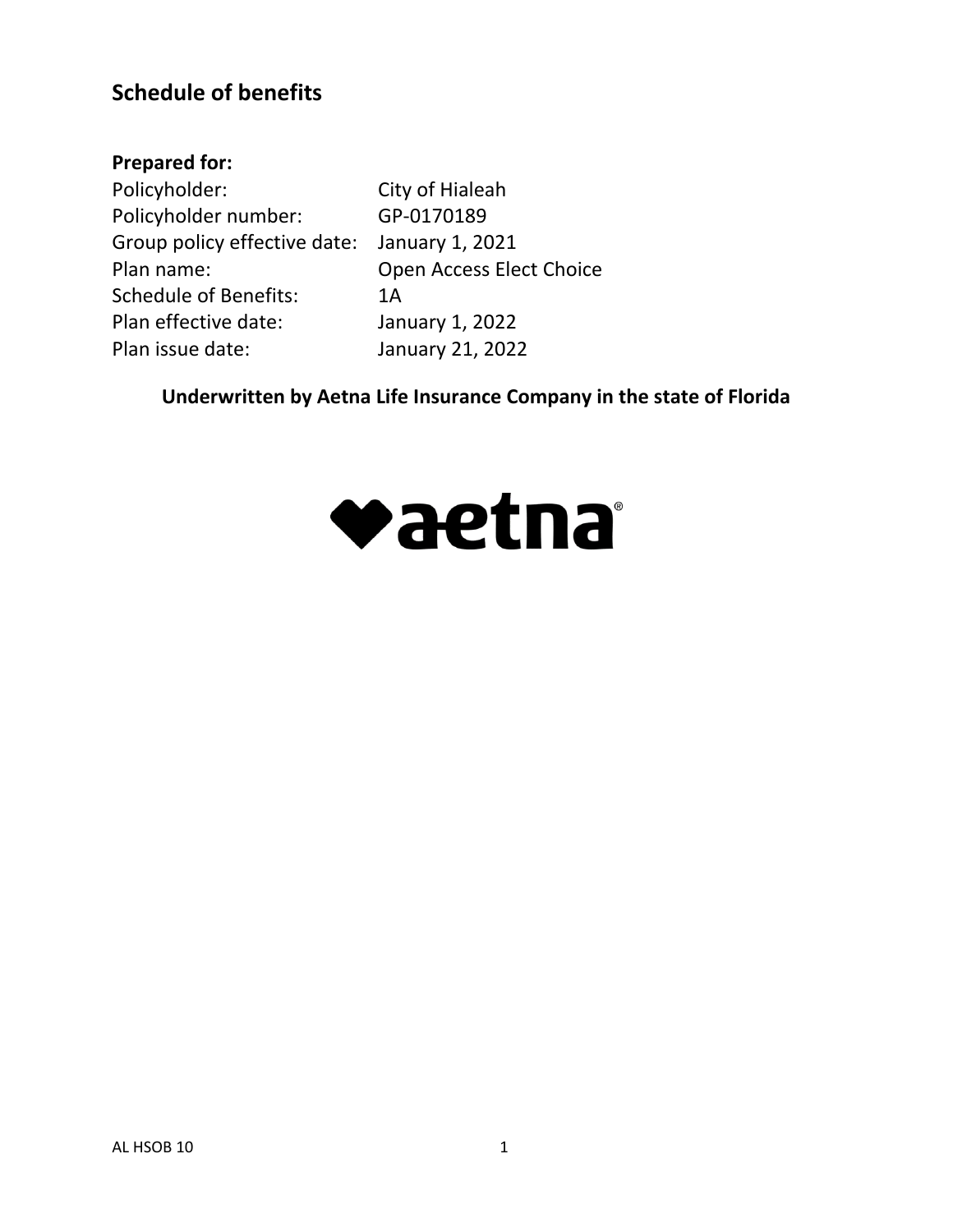# **Schedule of benefits**

This schedule of benefits (schedule) lists the **deductibles**, **copayments** or **coinsurance**, if any apply to the **covered services** you receive under the plan. You should review this schedule to become aware of these and any limits that apply to these services.

#### **How your cost share works**

- The **deductibles** and **copayments**, if any, listed in the schedule below are the amounts that you pay for **covered services**.
	- For the **covered services** under your medical plan, you will be responsible for the dollar amount
	- For pharmacy benefits where a percentage cost share acts like a **copayment**, you will be responsible for the percentage amount
- **Coinsurance** amounts, if any, listed in the schedule below are what the plan will pay for **covered services**.
- Sometimes your cost share shows a combination of your dollar amount **copayment** that you will be responsible for and the **coinsurance** percentage that your plan will pay.
- You are responsible to pay any **deductibles**, **copayments** and remaining **coinsurance**, if they apply and before the plan will pay for any **covered services**.
- This plan doesn't cover every health care service. You pay the full amount of any health care service you get that is not a **covered service**.
- This plan has limits for some **covered services**. For example, these could be visit, day or dollar limits. They may be:

- Based on a rolling, 12 month period starting with the date of your most recent visit under this plan See the schedule for more information about limits.

 Your cost share may vary if the **covered service** is preventive or not. Ask your **physician** or contact us if you have a question about what your cost share will be.

For examples of how cost share and **deductible** work, go to the *Using your Aetna benefits* section under Individuals & Families at <https://www.aetna.com/>

#### **Important note:**

**Covered services** are subject to the Calendar Year **deductible**, **maximum out-of-pocket**, limits, **copayment**  or **coinsurance** unless otherwise stated in this schedule.

Under this plan, you will:

- 1. Pay your **copayment**
- 2. Then pay any remaining **deductible**
- 3. Then pay your **coinsurance**

Your **copayment** does not apply to any **deductible**.

#### **How your deductible works**

The **deductible** is the amount you pay for **covered services** each year before the plan starts to pay. This is in addition to any **copayment** or **coinsurance** you pay when you get **covered services** from an in-network **provider**. This schedule shows the **deductible** amounts that apply to your plan. Once you have met your **deductible**, we will start sharing the cost when you get **covered services**. You will continue to pay **copayments** or **coinsurance**, if any, for **covered services** after you meet your **deductible**.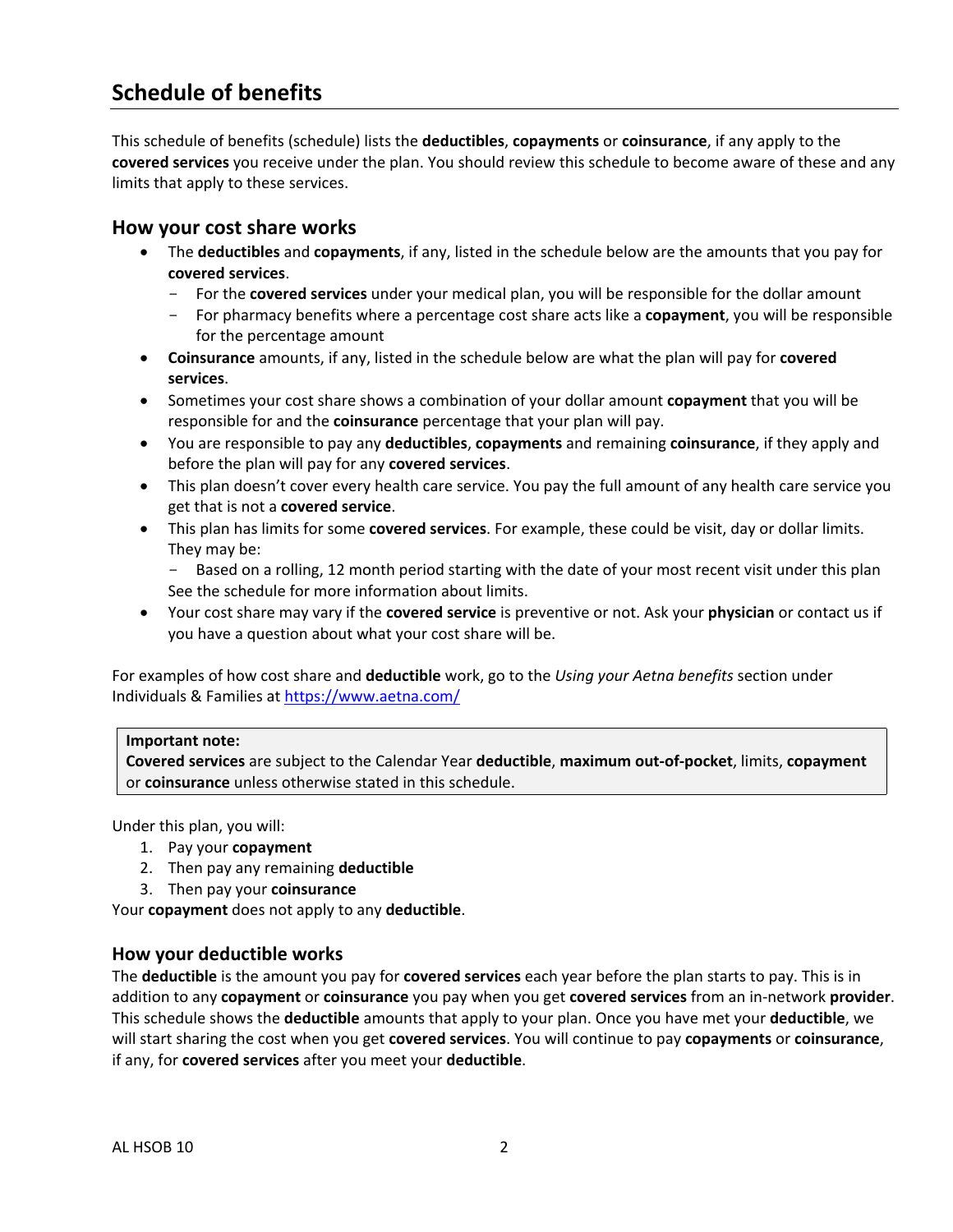# **How your PCP or physician office visit cost share works**

You will pay the **PCP** cost share when you get **covered services** from any **PCP**.

#### **How your maximum out-of-pocket works**

This schedule shows the **maximum out-of-pocket limits** that apply to your plan. Once you reach your **maximum out-of-pocket limit**, your plan will pay for **covered services** for the remainder of that year.

### **Contact us**

We are here to answer questions. See the *Contact us* section in your certificate.

Aetna Life Insurance Company's group policy provides the coverage described in this schedule of benefits. This schedule replaces any schedule of benefits previously in use. Keep it with your certificate.

### **Plan features**

#### **Deductible**

You have to meet your **deductible** before this plan pays for benefits.

| Deductible type | In-network         |
|-----------------|--------------------|
| Individual      | $$6,000$ per year  |
| Family          | $$12,000$ per year |

#### **Deductible waiver**

There is no in-network **deductible** for the following **covered services**:

- Preventive care
- Family planning services female contraceptives

#### **Deductible waiver provisions for child health supervision services**

The **deductible** is waived for child health supervision services through age 16

#### **Deductible and cost share waiver for risk reducing breast cancer prescription drugs**

The **prescription** drug **deductible** and per **prescription** cost share will not apply to risk reducing breast cancer **prescription** drugs when obtained at a network pharmacy. This means they will be paid at 100%.

#### **Deductible and cost share waiver for contraceptives (birth control)**

The **prescription** drug **deductible** and per **prescription** cost share will not apply to female contraceptive methods when obtained at a network pharmacy. This means they will be paid at 100%. This includes certain OTC and generic contraceptive **prescription** drugs and devices for each of the methods identified by the FDA. If a **generic prescription drug** is not available, the **brand-name prescription drug** for that method will be paid at 100%.

The **prescription** drug **deductible** and cost share will apply to **prescription** drugs that have a generic equivalent or alternative available within the same therapeutic drug class obtained at a network pharmacy unless we approve a medical exception. A therapeutic drug class is a group of drugs or medications that have a similar or identical mode of action or are used for the treatment of the same or similar disease or injury.

#### **Deductible and cost share waiver for tobacco cessation prescription and OTC drugs**

The **prescription** drug **deductible** and the per **prescription** cost share will not apply to the first two 90-day treatment programs for tobacco cessation **prescription** and OTC drugs when obtained at a network **retail** 

AL HSOB 10 3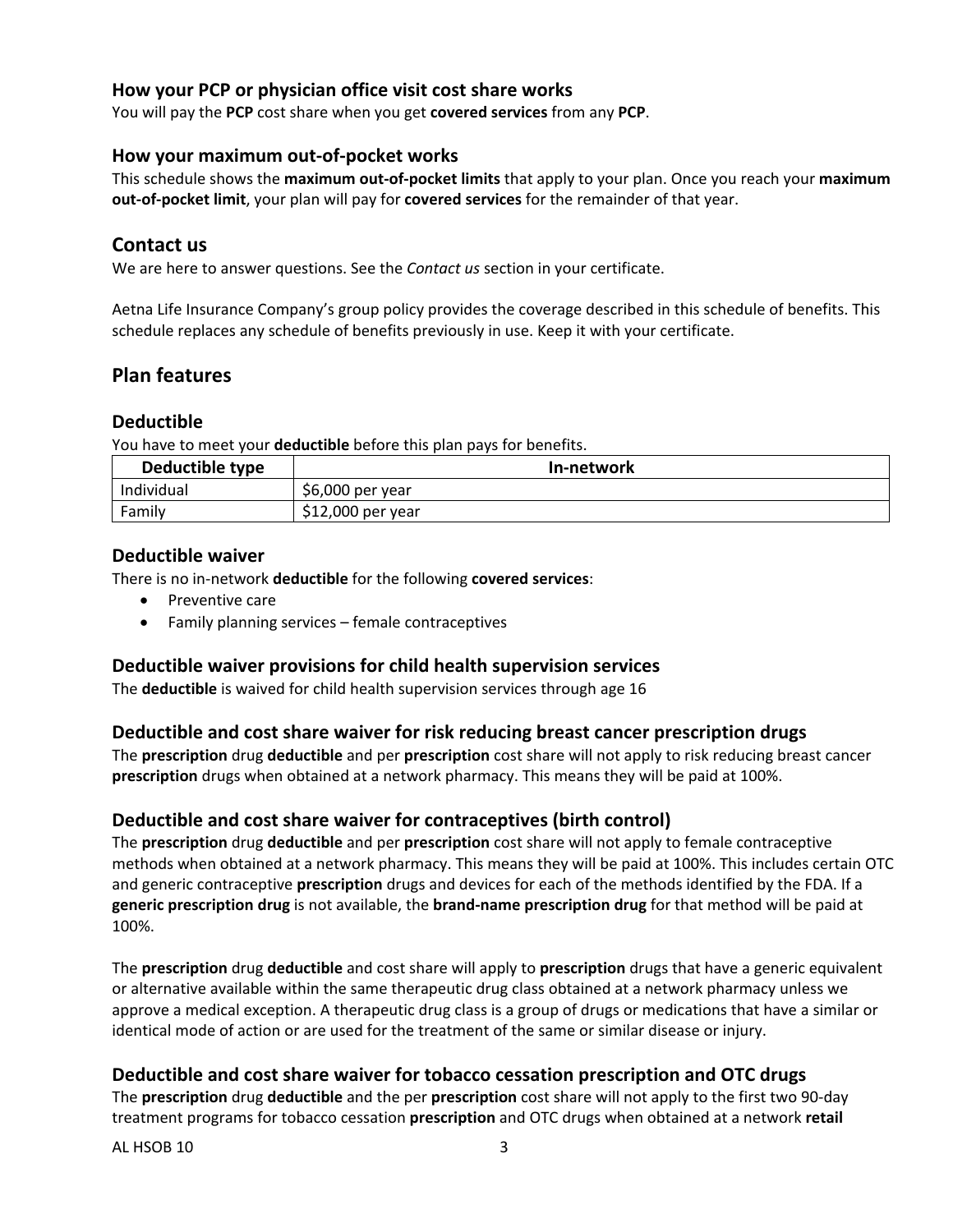**pharmacy**. This means they will be paid at 100%. Your per **prescription** cost share will apply after those two programs have been exhausted.

#### **Maximum out-of-pocket limit**

| Includes the <b>deductible.</b> |                   |  |
|---------------------------------|-------------------|--|
| Maximum out-of-pocket type      | In-network        |  |
| Individual                      | \$7,900 per year  |  |
| Family                          | \$15,800 per year |  |

#### **General coverage provisions**

This section explains the **deductible, maximum out-of-pocket limit** and limitations listed in this schedule.

#### **Deductible provisions**

In-network **covered services** will apply only to the in-network **deductible**.

The **deductible** may not apply to some **covered services**. You still pay the **copayment** or **coinsurance**, if any, for these **covered services**.

#### **Individual deductible**

You pay for **covered services** each year before the plan begins to pay. This individual **deductible** applies separately to you and each covered dependent. After the amount paid reaches the individual **deductible**, this plan starts to pay for **covered services** for the rest of the year.

#### **Family deductible**

You pay for **covered services** each year before the plan begins to pay. After the amount paid for **covered services** reaches this family **deductible**, this plan starts to pay for **covered services** for the rest of the year. To satisfy this family **deductible** for the rest of the year, the combined **covered services** that you and each of your covered dependents incur toward the individual **deductible** must reach this family **deductible** in a year. When this happens in a year, the individual **deductibles** for you and your covered dependents are met for the rest of the year.

#### **Deductible credit**

If you paid part or all of your **deductible** under other coverage in the past 90 days prior to the effective date of this plan, we will deduct the amount paid under the other coverage from the **deductible** on this plan. You must submit a detailed explanation of benefits (EOB) showing the dates and amount of the **deductible** met from the other coverage in order to receive the credit.

#### **Copayment**

This is a flat fee you pay for certain visits or **covered services**. A copay can be a dollar amount or percentage. This is in addition to any out-of-pocket costs you have to pay to meet your **deductible**, if you have one.

#### **Coinsurance**

This is the percentage of the bill you pay after you meet your **deductible**. This is in addition to any out-of-pocket costs you have to pay to meet your **deductible**, if you have one.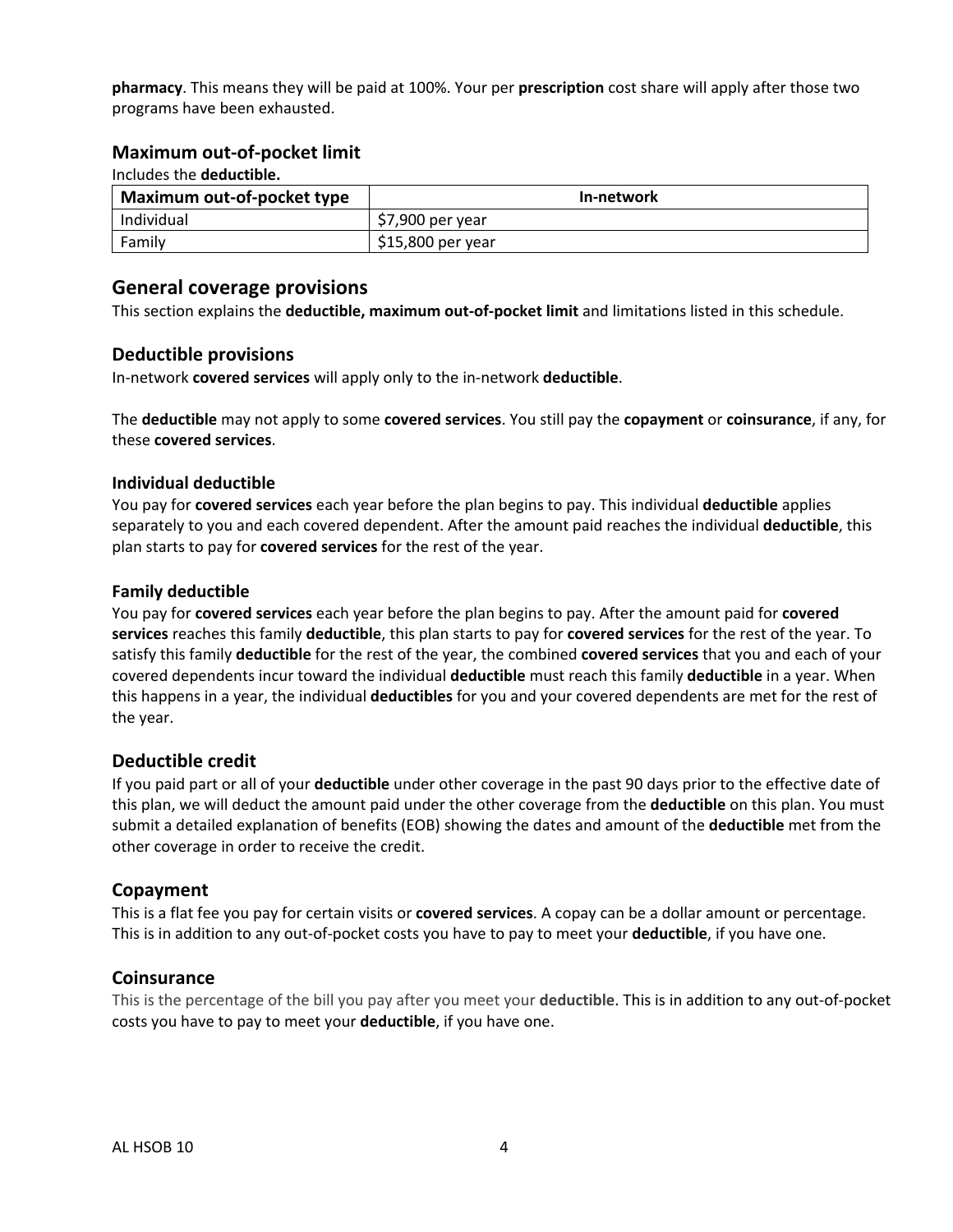# **Maximum out-of-pocket limit**

The **maximum out-of-pocket limit** is the most you will pay per year in **copayments**, **coinsurance** and **deductible**, if any, for **covered services**. **Covered services** that are subject to the **maximum out-of-pocket limit** include those provided under the medical plan and the outpatient **prescription** drug plan.

#### **Individual maximum out-of-pocket limit**

- This plan may have an individual and family **maximum out-of-pocket limit**. As to the individual **maximum out-of-pocket limit**, each of you must meet your **maximum out-of-pocket limit** separately.
- After you or your covered dependents meet the individual **maximum out-of-pocket limit**, this plan will pay 100% of the eligible charge for **covered services** that would apply toward the limit for the rest of the year for that person.

#### **Family maximum out-of-pocket limit**

After you or your covered dependents meet the family **maximum out-of-pocket limit**, this plan will pay 100% of the eligible charge for **covered services** that would apply toward the limit for the remainder of the year for all covered family members. The family **maximum out-of-pocket limit** is a cumulative **maximum out-of-pocket limit** for all family members.

To satisfy this **maximum out-of-pocket limit** for the rest of the year, the following must happen:

- The family **maximum out-of-pocket limit** is met by a combination of family members
- No one person within a family will contribute more than the individual **maximum out-of-pocket limit** amount in a year

If the **maximum out-of-pocket limit** does not apply to a **covered service**, your cost share for that service will not count toward satisfying the **maximum out-of-pocket limit** amount.

Certain costs that you have do not apply toward the **maximum out-of-pocket limit**. These include:

- All costs for non-covered services which are identified in the certificate and the schedule
- Costs for non-emergency use of the emergency room
- Costs for non-urgent use of an urgent care **provider**

#### **Your financial responsibility and decisions regarding benefits**

We base your financial responsibility for the cost of **covered services** on when the service or supply is provided, not when payment is made. Benefits will be pro-rated to account for treatment or portions of **stays** that occur in more than one year. Decisions regarding when benefits are covered are subject to the terms and conditions of the group policy.

#### **Outpatient prescription drug maximum out-of-pocket limit provisions**

**Covered services** that are subject to the **maximum out-of-pocket limit** include **covered services** provided under the medical plan and the **prescription** drug plan.

The **maximum out-of-pocket limit** is the most you will pay per year in **copayments**, **coinsurance** and **deductible**, if any, for **covered services**. This plan may have an individual and family **maximum out-of-pocket limit**.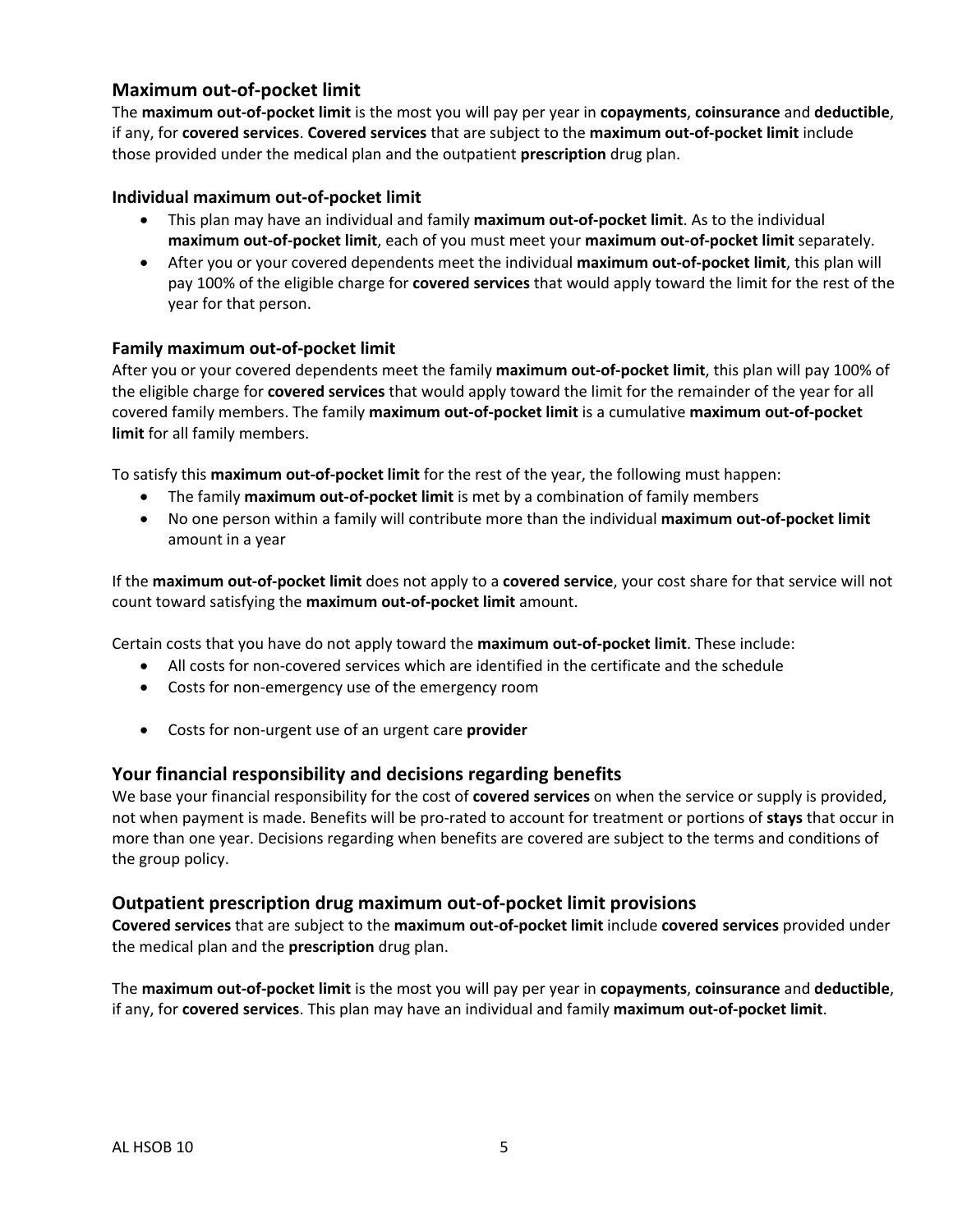# **Covered services Acupuncture**

# **Description In-network** Acupuncture **\$10 then the plan pays 100% per visit, no deductible** applies

| <br>10<br>r vear<br>ner |  |
|-------------------------|--|

# **Ambulance services**

| <b>Description</b>        | In-network                           |
|---------------------------|--------------------------------------|
| <b>Emergency services</b> | 100% per trip, no deductible applies |
| <b>Description</b>        | In-network                           |
| Non-emergency services    | 100% per trip, no deductible applies |

# **Applied behavior analysis**

| <b>Description</b> | In-network                                                                            |
|--------------------|---------------------------------------------------------------------------------------|
|                    | Applied behavior analysis   Covered based on type of service and where it is received |

# **Autism spectrum disorder**

| <b>Description</b>       | In-network                                                |
|--------------------------|-----------------------------------------------------------|
| Diagnosis and testing    | Covered based on type of service and where it is received |
| Treatment                | Covered based on type of service and where it is received |
| Occupational (OT),       | Covered based on type of service and where it is received |
| physical (PT) and speech |                                                           |
| (ST) therapy for autism  |                                                           |
| spectrum disorder        |                                                           |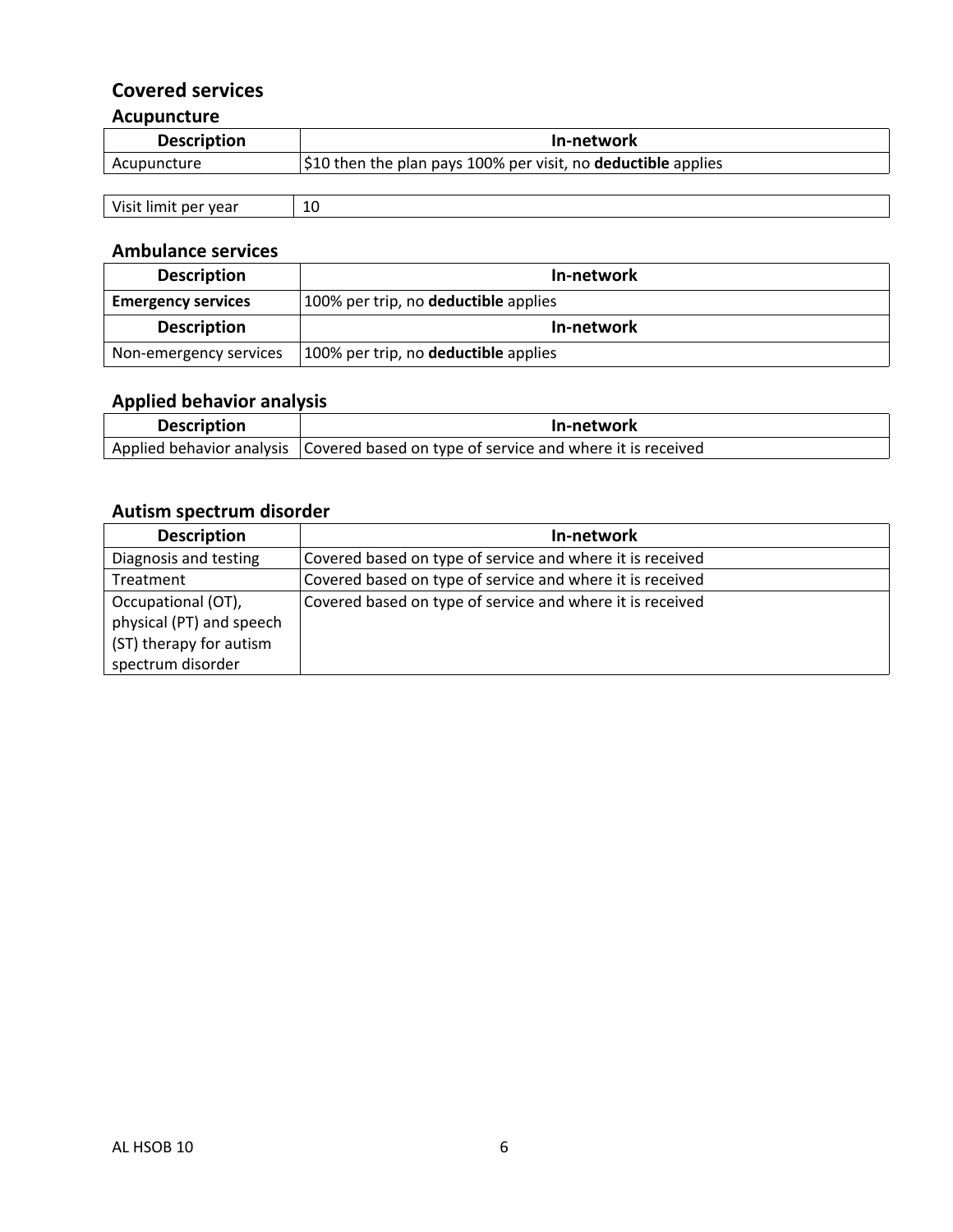# **Behavioral health**

# **Mental health disorders treatment**

Coverage provided is the same as for any other illness

| <b>Description</b>      | In-network                         |
|-------------------------|------------------------------------|
| Inpatient services-room | 70% per admission after deductible |
| and board               |                                    |
| including residential   |                                    |
| treatment facility      |                                    |

| <b>Description</b>         | In-network                                                    |
|----------------------------|---------------------------------------------------------------|
| Outpatient office visit to | \$60 then the plan pays 100% per visit, no deductible applies |
| a physician or             |                                                               |
| behavioral health          |                                                               |
| provider                   |                                                               |
| Physician or behavioral    | \$60 then the plan pays 100% per visit, no deductible applies |
| health provider            |                                                               |
| telemedicine               |                                                               |
| consultation               |                                                               |
| Outpatient mental          | 100% per visit, no <b>deductible</b> applies                  |
| health disorders           |                                                               |
| telemedicine cognitive     |                                                               |
| therapy consultations by   |                                                               |
| a physician or             |                                                               |
| behavioral health          |                                                               |
| provider                   |                                                               |

| <b>Description</b>                                                                                                                                                                    | In-network                            |
|---------------------------------------------------------------------------------------------------------------------------------------------------------------------------------------|---------------------------------------|
| Other outpatient<br>services including:<br>Behavioral health<br>services in the<br>home<br>Partial<br>hospitalization<br>treatment<br>Intensive<br>$\bullet$<br>outpatient<br>program | 100% per visit, no deductible applies |
| The cost share doesn't<br>apply to in-network peer<br>counseling support<br>services                                                                                                  |                                       |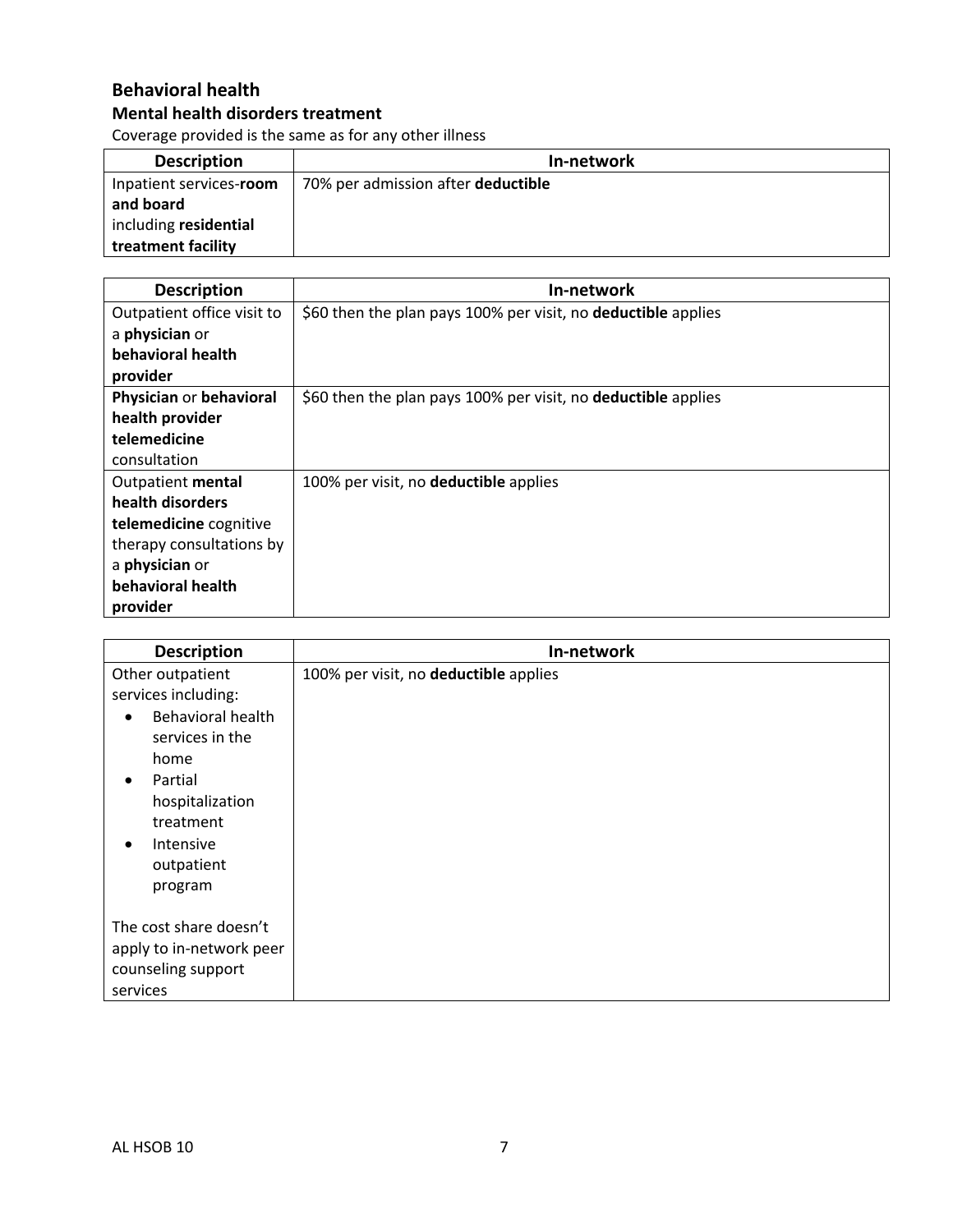# **Substance related disorders treatment**

# Includes **detoxification**, rehabilitation and **residential treatment facility** Coverage provided is the same as for any other illness

| <b>Description</b>      | In-network                         |
|-------------------------|------------------------------------|
| Inpatient services-room | 70% per admission after deductible |
| and board during a      |                                    |
| hospital stay           |                                    |

| <b>Description</b>         | In-network                                                           |
|----------------------------|----------------------------------------------------------------------|
| Outpatient office visit to | \$60 then the plan pays 100% per visit, no <b>deductible</b> applies |
| a physician or             |                                                                      |
| behavioral health          |                                                                      |
| provider                   |                                                                      |
| Physician or behavioral    | \$60 then the plan pays 100% per visit, no deductible applies        |
| health provider            |                                                                      |
| telemedicine               |                                                                      |
| consultation               |                                                                      |
| Outpatient telemedicine    | 100% per visit, no <b>deductible</b> applies                         |
| cognitive therapy          |                                                                      |
| consultations by a         |                                                                      |
| physician or behavioral    |                                                                      |
| health provider            |                                                                      |

| <b>Description</b>                                                                                                                                                                   | In-network                            |
|--------------------------------------------------------------------------------------------------------------------------------------------------------------------------------------|---------------------------------------|
| Other outpatient<br>services including:<br>Behavioral health<br>services in the<br>home<br>Partial<br>٠<br>hospitalization<br>treatment<br><b>Intensive</b><br>outpatient<br>program | 100% per visit, no deductible applies |
| The cost share doesn't<br>apply to in-network peer<br>counseling support<br>services                                                                                                 |                                       |

# **Cleft lip and palate**

| <b>Description</b>      | In-network                                                |
|-------------------------|-----------------------------------------------------------|
| Treatment for a         | Covered based on type of service and where it is received |
| congenital cleft lip or |                                                           |
| cleft palate            |                                                           |
| Age limit               | Covered persons through age 18                            |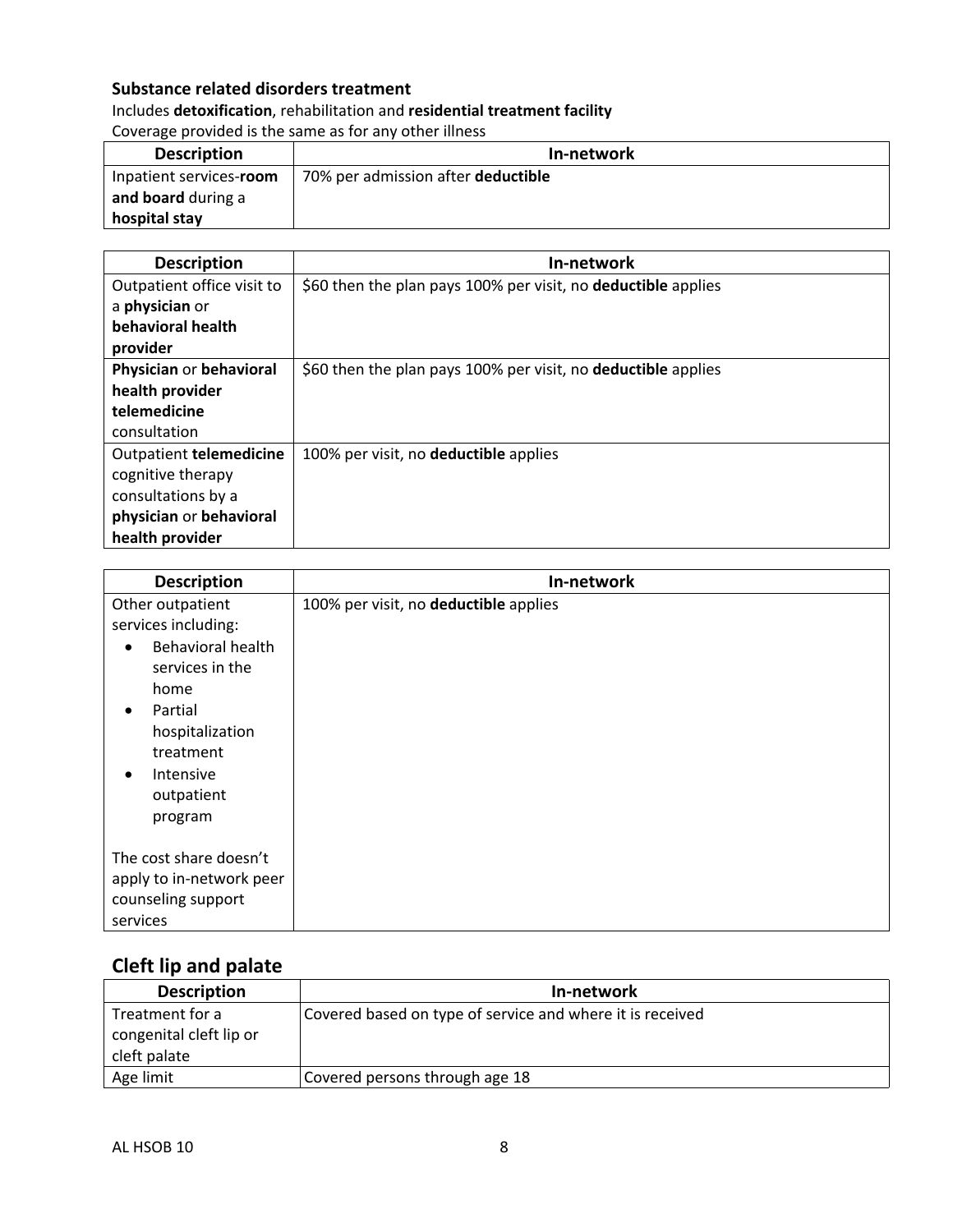# **Clinical trials**

| <b>Description</b>               | In-network                                                |
|----------------------------------|-----------------------------------------------------------|
| <b>Experimental or</b>           | Covered based on type of service and where it is received |
| <b>investigational therapies</b> |                                                           |
| Routine patient costs            | Covered based on type of service and where it is received |

#### **Diabetic services, supplies, equipment, and self-care programs**

| <b>Description</b> | In-network                                                |
|--------------------|-----------------------------------------------------------|
| Diabetic services  | Covered based on type of service and where it is received |
| Diabetic supplies  | Covered based on type of service and where it is received |
| Diabetic equipment | Covered based on type of service and where it is received |
| Diabetic self-care | Covered based on type of service and where it is received |
| programs           |                                                           |

#### **Durable medical equipment (DME)**

| <b>Description</b> | In-network                           |
|--------------------|--------------------------------------|
| <b>DME</b>         | 100% per item, no deductible applies |

#### **Emergency services**

| <b>Description</b> | In-network                               | <b>Out-of-network</b>   |
|--------------------|------------------------------------------|-------------------------|
| Emergency room     | \$350 then the plan pays 100% per visit, | Paid same as in-network |
|                    | no <b>deductible</b> applies             |                         |

| Non-emergency care in       | Not covered | Not covered |
|-----------------------------|-------------|-------------|
| a <b>hospital</b> emergency |             |             |
| room                        |             |             |

#### **Emergency services important note:**

**Out-of-network providers** do not have a contract with us. The **provider** may not accept payment of your cost share as payment in full. You may receive a bill for the difference between the amount billed by the **provider**  and the amount paid by the plan. If the **provider** bills you for an amount above your cost share, you are not responsible for payment of that amount. You should send the bill to the address on your ID card and we will resolve any payment issue with the **provider**. Make sure the member ID is on the bill. If you are admitted to the **hospital** for an inpatient **stay** right after you visit the emergency room, you will not pay your emergency room cost share if you have one. You will pay the inpatient **hospital** cost share, if any.

# **Habilitation therapy services**

#### **Physical (PT), occupational (OT) therapies**

| <b>Description</b>  | In-network                                                |  |
|---------------------|-----------------------------------------------------------|--|
| PT, OT therapies    | Covered based on type of service and where it is received |  |
| Speech therapy (ST) |                                                           |  |
| <b>Description</b>  | In-network                                                |  |
|                     | Covered based on type of service and where it is received |  |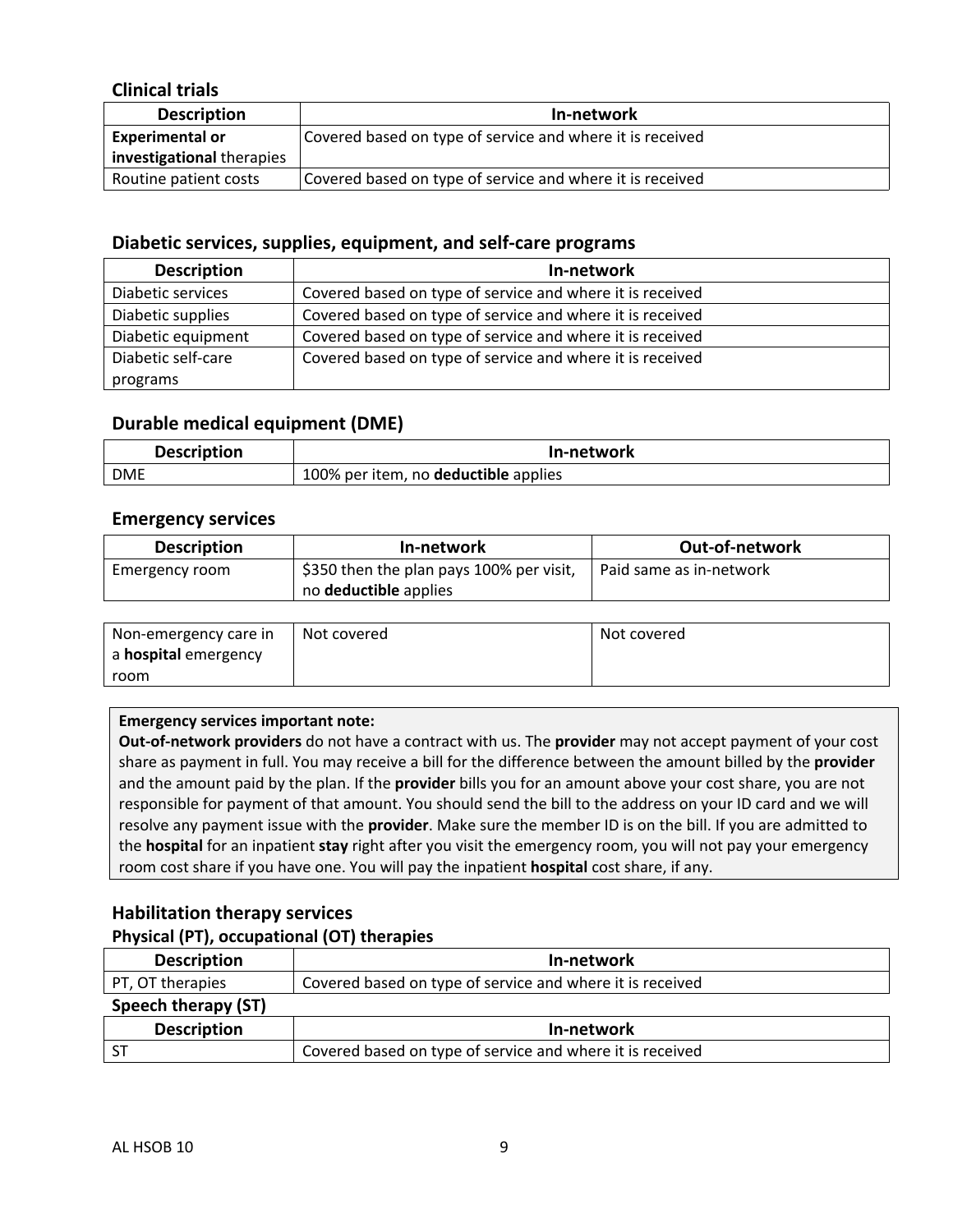### **Home health care**

A visit is a period of 4 hours or less

| <b>Description</b> | In-network                            |
|--------------------|---------------------------------------|
| Home health care   | 100% per visit, no deductible applies |

| $\overline{V}$<br>. vear<br>.<br>ner. | .bU |
|---------------------------------------|-----|
|---------------------------------------|-----|

#### **Home health care important note:**

Intermittent visits are periodic and recurring visits that skilled nurses make to ensure your proper care. The intermittent requirement may be waived to allow for coverage for up to 12 hours with a daily maximum of 3 visits.

#### **Hospice care**

| <b>Description</b>   | In-network                                |
|----------------------|-------------------------------------------|
| Inpatient services - | 100% per admission, no deductible applies |
| room and board       |                                           |

| <b>Description</b>  | In-network                                   |
|---------------------|----------------------------------------------|
| Outpatient services | 100% per visit, no <b>deductible</b> applies |

| ımıt<br>ner litetim<br>ıme<br>----- | ۱ır |
|-------------------------------------|-----|
|-------------------------------------|-----|

#### **Hospice important note:**

This includes part-time or infrequent nursing care by an R.N. or L.P.N. to care for you up to 8 hours a day. It also includes part-time or infrequent home health aide services to care for you up to 8 hours a day.

#### **Hospital care**

| <b>Description</b>   | In-network                         |
|----------------------|------------------------------------|
| Inpatient services - | 70% per admission after deductible |
| room and board       |                                    |

# **Infertility services**

#### **Basic infertility**

| <b>Description</b> | In-network                                                |
|--------------------|-----------------------------------------------------------|
| Treatment of basic | Covered based on type of service and where it is received |
| infertility        |                                                           |

#### **Comprehensive infertility services**

| <b>Description</b> | In-network                     |
|--------------------|--------------------------------|
|                    | 70% per visit after deductible |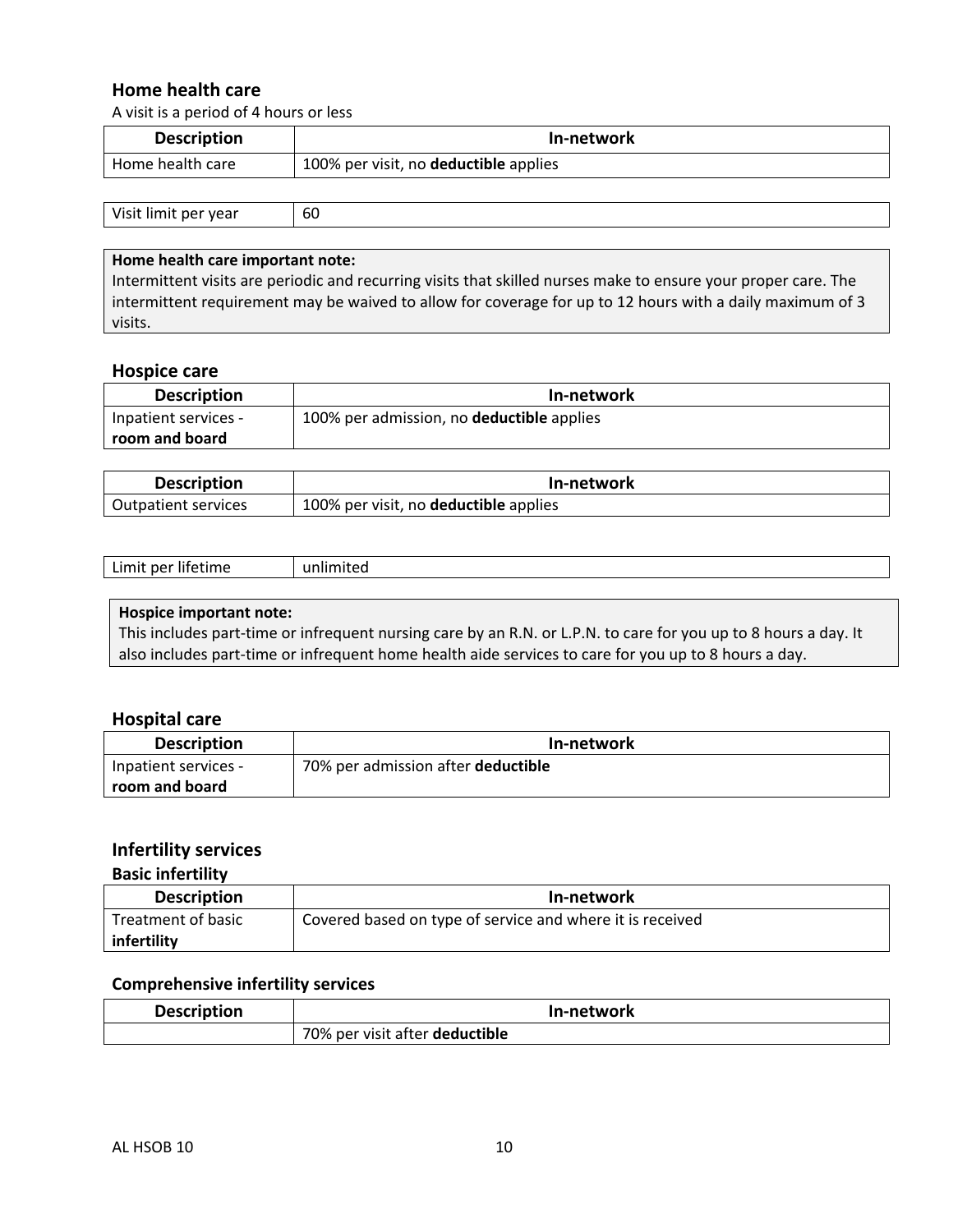#### **Limits**

| <b>Description</b>       | In-network |
|--------------------------|------------|
| Number of ovulation      | 6          |
| induction cycles per     |            |
| lifetime while on        |            |
| medications to stimulate |            |
| the ovaries              |            |
| Number of artificial     | 6          |
| insemination cycles per  |            |
| lifetime                 |            |

#### **Advanced reproductive technology (ART)**

| <b>Description</b> | In-network                     |
|--------------------|--------------------------------|
|                    | 70% per visit after deductible |

#### **Limits**

| <b>Description</b> | In-network                    |
|--------------------|-------------------------------|
| Limit per lifetime | 3 cycles maximum per lifetime |

### **Jaw joint disorder**

Includes TMJ

| <b>Description</b> | In-network                                                |
|--------------------|-----------------------------------------------------------|
| Jaw joint disorder | Covered based on type of service and where it is received |
| treatment          |                                                           |

### **Maternity and related newborn care**

Includes complications

| <b>Description</b>      | In-network                         |
|-------------------------|------------------------------------|
| Inpatient services -    | 70% per admission after deductible |
| room and board          |                                    |
| Services performed in   | 70% per visit after deductible     |
| physician or specialist |                                    |
| office or a facility    |                                    |
| Other services and      | 70% after deductible               |
| supplies                |                                    |

**Maternity and related newborn care important note:** Any cost share collected applies only to the delivery and postpartum care services provided by an OB, GYN or OB/GYN. Review the *Maternity* section of the certificate. It will give you more information about coverage for maternity care under this plan.

#### **Nutritional support**

| <b>Description</b>         | In-network                                                |
|----------------------------|-----------------------------------------------------------|
| <b>Nutritional support</b> | Covered based on type of service and where it is received |
| Limit per year             | \$2,500                                                   |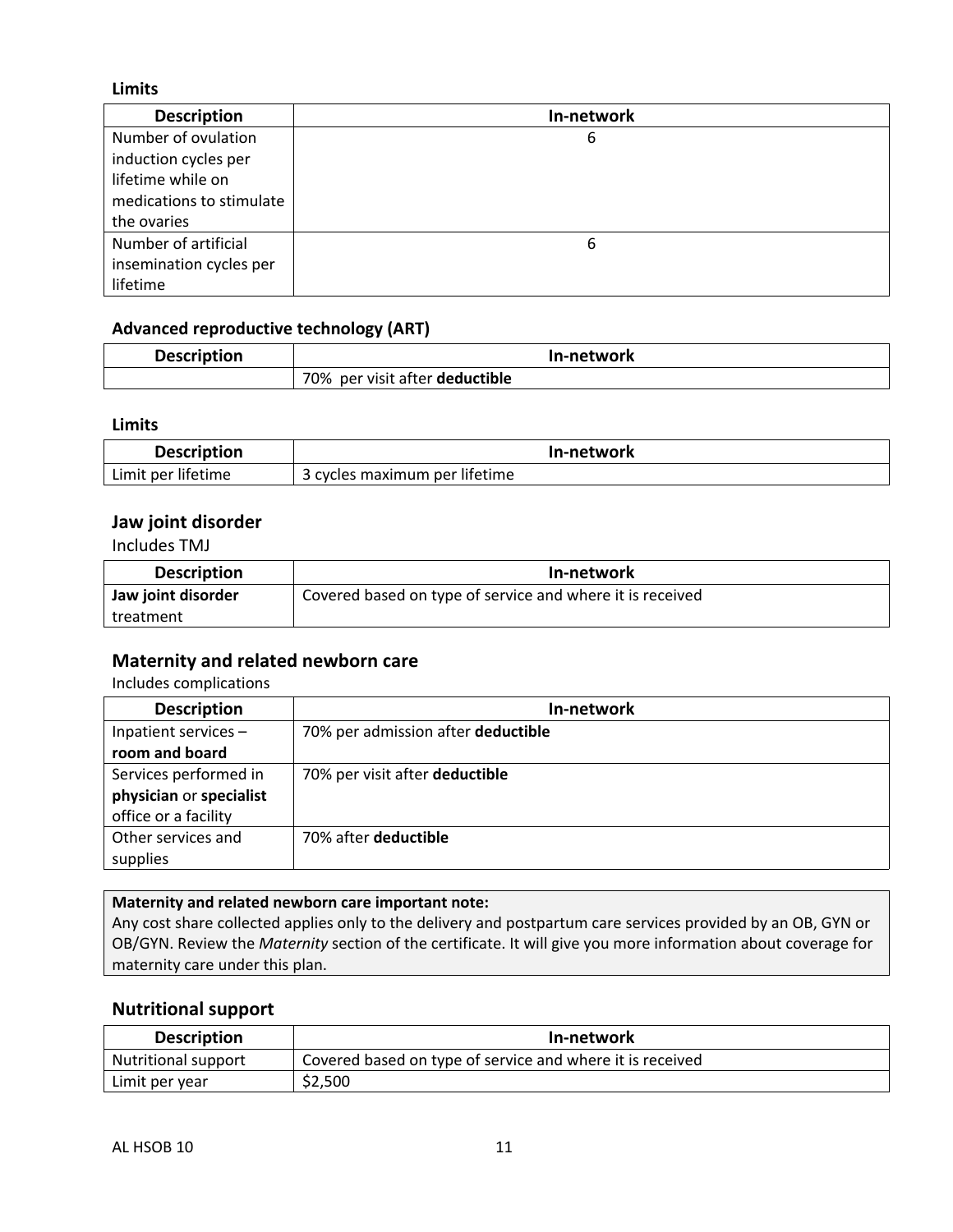# **Oral and maxillofacial treatment (mouth, jaws and teeth)**

| <b>Description</b>  | In-network                                                |
|---------------------|-----------------------------------------------------------|
| Treatment of mouth, | Covered based on type of service and where it is received |
| jaws and teeth      |                                                           |

# **Outpatient prescription drugs**

### **Preferred generic prescription drugs**

| <b>Description</b>        | In-network                  |
|---------------------------|-----------------------------|
| 30 day supply at a retail | \$10, no deductible applies |
| pharmacy                  |                             |
| 90 day supply at a mail   | \$20, no deductible applies |
| order pharmacy            |                             |

### **Preferred brand-name prescription drugs**

| <b>Description</b>        | In-network                   |
|---------------------------|------------------------------|
| 30 day supply at a retail | \$50, no deductible applies  |
| pharmacy                  |                              |
| 90 day supply at a mail   | \$100, no deductible applies |
| order pharmacy            |                              |

#### **Non-preferred generic prescription drugs**

| <b>Description</b>        | In-network                   |
|---------------------------|------------------------------|
| 30 day supply at a retail | \$75, no deductible applies  |
| pharmacy                  |                              |
| 90 day supply at a mail   | \$150, no deductible applies |
| order pharmacy            |                              |

# **Non-preferred brand-name prescription drugs**

| <b>Description</b>        | In-network                         |
|---------------------------|------------------------------------|
| 30 day supply at a retail | \$75, no <b>deductible</b> applies |
| pharmacy                  |                                    |
| 90 day supply at a mail   | \$150, no deductible applies       |
| order pharmacy            |                                    |

# **Specialty prescription drugs**

| <b>Description</b>      | In-network                 |
|-------------------------|----------------------------|
| 30 day supply at a      | 20%, no deductible applies |
| specialty pharmacy or a |                            |
| retail pharmacy         |                            |

## **Anti-cancer drugs taken by mouth**

| 30 day supply at a retail      | \$0, no deductible applies        |
|--------------------------------|-----------------------------------|
| pharmacy                       |                                   |
| 90 day supply at a <b>mail</b> | \$0, no <b>deductible</b> applies |
| order pharmacy                 |                                   |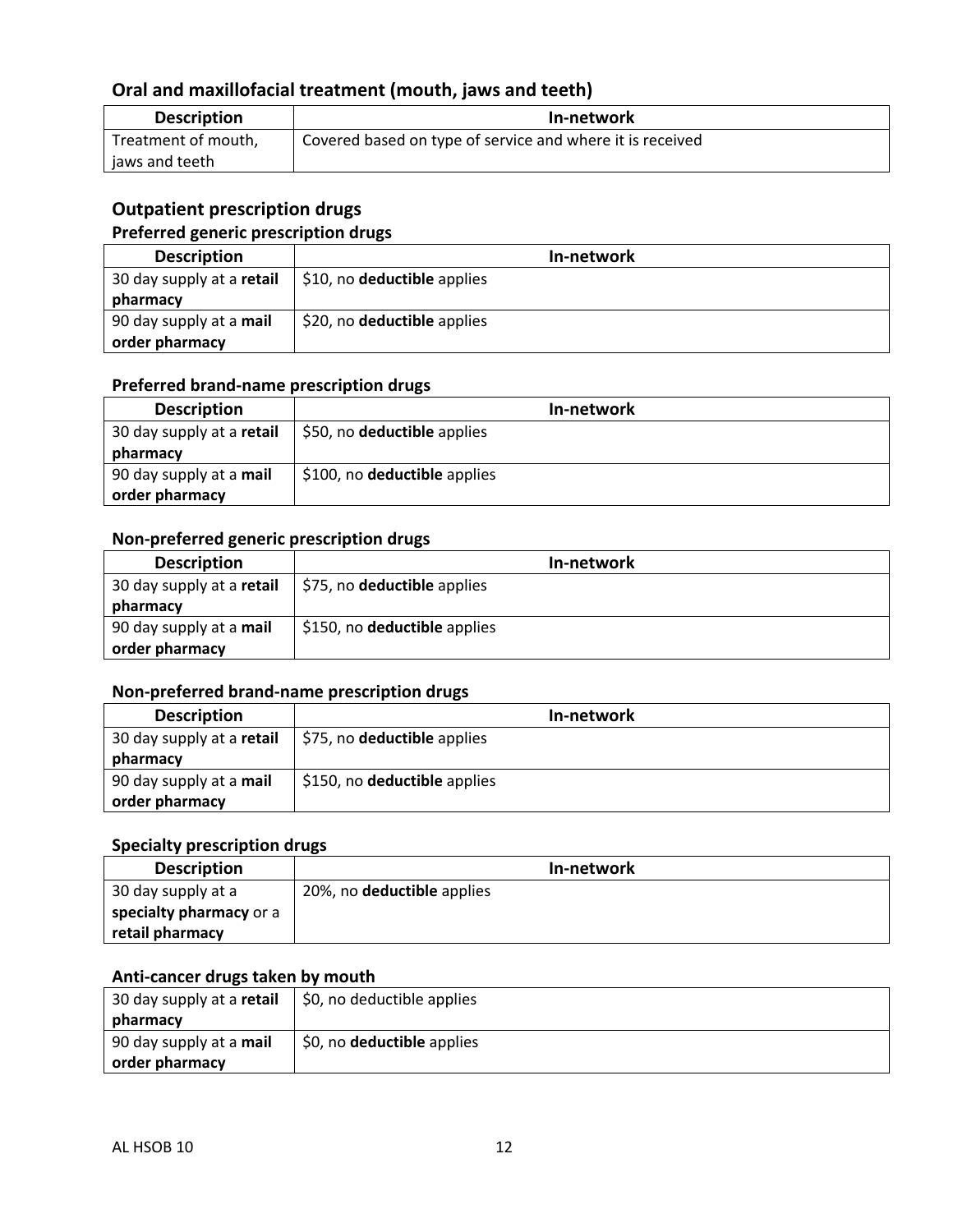### **Contraceptives (birth control)**

#### **Brand-name prescription drugs** and devices are covered at 100% when a generic is not available

| <b>Description</b>             | In-network                                     |
|--------------------------------|------------------------------------------------|
| 30 day supply of generic       | \$0, no <b>deductible</b> applies              |
| and OTC drugs and              |                                                |
| devices                        |                                                |
| 30 day supply of <b>brand-</b> | Paid based on the tier of drug in the schedule |
| name prescription drugs        |                                                |
| and devices                    |                                                |

#### **Preventive care drugs and supplements**

| <b>Description</b>    | In-network                                                                                                                                                |
|-----------------------|-----------------------------------------------------------------------------------------------------------------------------------------------------------|
| Preventive care drugs | \$0, no <b>deductible</b> applies                                                                                                                         |
| and supplements       |                                                                                                                                                           |
| Limits                | Subject to any sex, age, medical condition, family history and frequency guidelines<br>as recommended by the U.S. Preventive Services Task Force (USPSTF) |
|                       | For a current list of covered preventive care drugs and supplements or more                                                                               |
|                       | information, see the Contact us section                                                                                                                   |
|                       |                                                                                                                                                           |

#### **Risk reducing breast cancer drugs**

| <b>Description</b>                          | In-network                                                                                                                                                |
|---------------------------------------------|-----------------------------------------------------------------------------------------------------------------------------------------------------------|
| Risk reducing breast<br>cancer prescription | \$0, no deductible applies                                                                                                                                |
|                                             |                                                                                                                                                           |
| drugs                                       |                                                                                                                                                           |
| Limits                                      | Subject to any sex, age, medical condition, family history and frequency guidelines<br>as recommended by the U.S. Preventive Services Task Force (USPSTF) |
|                                             | For a current list of risk reducing breast cancer drugs or more information, see the<br>Contact us section                                                |

#### **Tobacco cessation drugs**

| <b>Description</b>   | In-network                                                                                                                                                                         |
|----------------------|------------------------------------------------------------------------------------------------------------------------------------------------------------------------------------|
| Tobacco cessation    | \$0, no <b>deductible</b> applies                                                                                                                                                  |
| prescription and OTC |                                                                                                                                                                                    |
| drugs                |                                                                                                                                                                                    |
| Limits               | Subject to any sex, age, medical condition, family history and frequency guidelines<br>in the recommendations of the USPSTF.                                                       |
|                      | For a current list of covered tobacco cessation drugs or more information, see the<br>Contact us section. See the Other services section of this schedule for more<br>information. |

#### **Outpatient prescription drug important note:**

If you or your **provider** requests a covered **brand-name prescription drug** when a covered **generic prescription drug** equivalent is available, you will be responsible for the cost difference between the generic drug and the brand-name drug, plus the cost share that applies to the brand-name drug.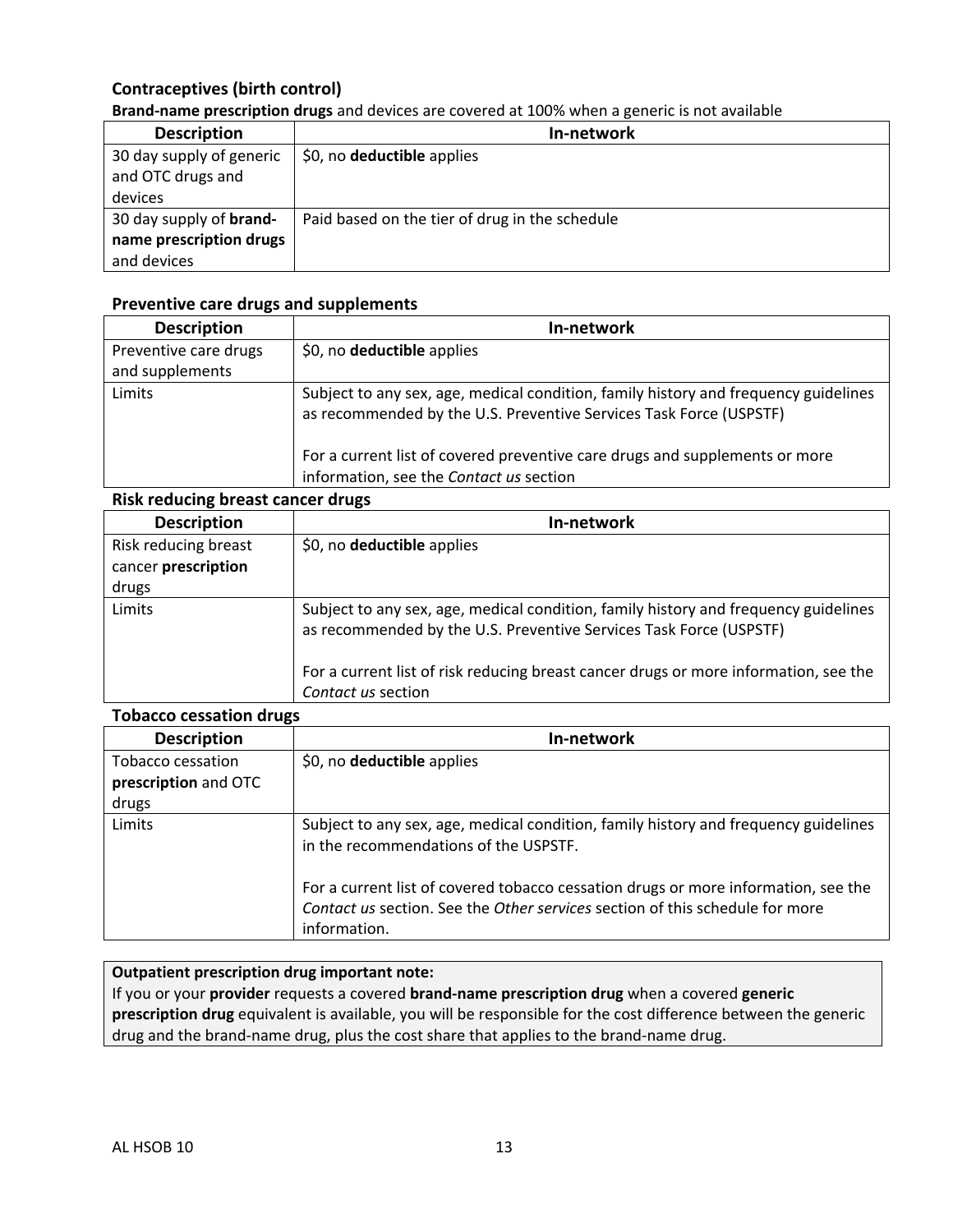# **Outpatient surgery**

| <b>Description</b>        | In-network                                                     |
|---------------------------|----------------------------------------------------------------|
| At hospital outpatient    | 70% per visit after deductible                                 |
| department                |                                                                |
| At facility that is not a | \$250 then the plan pays 100% per visit, no deductible applies |
| hospital                  |                                                                |

# **Physician and specialist services**

# **Physician services-general or family practitioner**

| <b>Description</b>     | In-network                                                           |
|------------------------|----------------------------------------------------------------------|
| Physician office hours | \$10 then the plan pays 100% per visit, no <b>deductible</b> applies |
| (not-surgical, not     |                                                                      |
| preventive)            |                                                                      |
| Physician surgical     | \$10 then the plan pays 100% per visit, no deductible applies        |
| services               |                                                                      |

| <b>Description</b>            | In-network                                                           |
|-------------------------------|----------------------------------------------------------------------|
| <b>Physician telemedicine</b> | \$10 then the plan pays 100% per visit, no <b>deductible</b> applies |
| consultation                  |                                                                      |

| <b>Description</b>            | In-network                     |
|-------------------------------|--------------------------------|
| <b>Physician</b> visit during | 70% per visit after deductible |
| inpatient stay                |                                |

# **Specialist**

| <b>Description</b>             | In-network                                                    |
|--------------------------------|---------------------------------------------------------------|
| <b>Specialist office hours</b> | \$60 then the plan pays 100% per visit, no deductible applies |
| (not surgical, not             |                                                               |
| preventive)                    |                                                               |
| Specialist surgical            | \$60 then the plan pays 100% per visit, no deductible applies |
| services                       |                                                               |

# **Specialist**

| <b>Description</b>             | In-network                                                    |
|--------------------------------|---------------------------------------------------------------|
| <b>Specialist telemedicine</b> | \$60 then the plan pays 100% per visit, no deductible applies |
| consultation                   |                                                               |

| All other services not shown above |                                |
|------------------------------------|--------------------------------|
| <b>Description</b>                 | In-network                     |
| All other services                 | 70% per visit after deductible |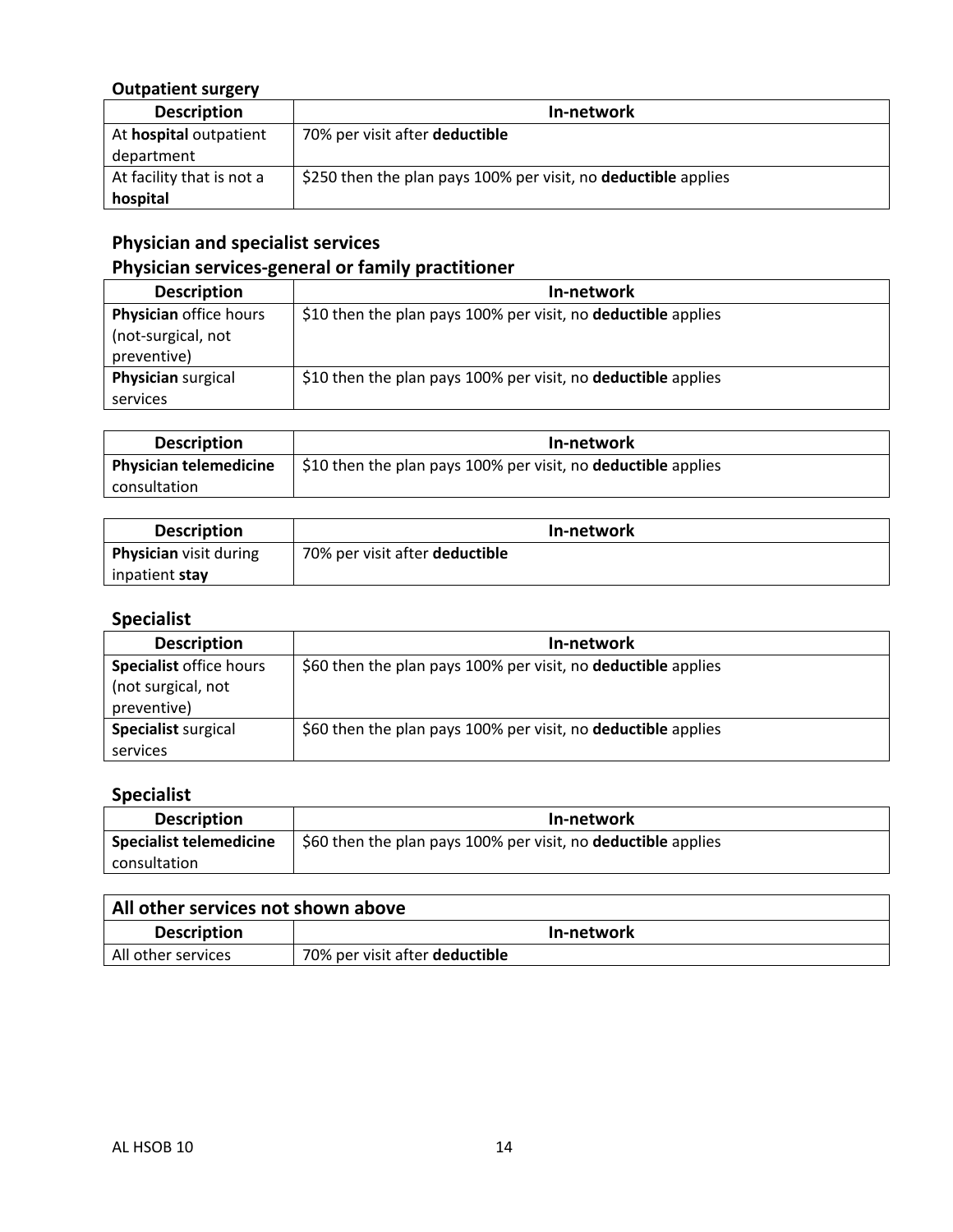# **Preventive care**

| <b>Description</b>                  | In-network                                                                           |
|-------------------------------------|--------------------------------------------------------------------------------------|
| Preventive care services            | 100% per visit, no deductible applies                                                |
| <b>Breast feeding</b>               | 100% per visit, no deductible applies                                                |
| counseling and support              |                                                                                      |
| <b>Breast feeding</b>               | 6 visits in a group or individual setting                                            |
| counseling and support              |                                                                                      |
| limit                               | Visits that exceed the limit are covered under the physician services office visit   |
| Breast pump,                        | Electric pump: 1 every 3 years                                                       |
| accessories and supplies            |                                                                                      |
| limit                               | Manual pump: 1 per pregnancy                                                         |
|                                     | Pump supplies and accessories: 1 purchase per pregnancy if not eligible to           |
|                                     | purchase a new pump                                                                  |
| Breast pump waiting                 | Electric pump: 3 years to replace an existing electric pump                          |
| period                              |                                                                                      |
| Counseling for alcohol or           | 100% per visit, no deductible applies                                                |
| drug misuse                         |                                                                                      |
| Counseling for alcohol or           | 5 visits/12 months                                                                   |
| drug misuse visit limit             |                                                                                      |
| Counseling for obesity,             | 100% per visit, no deductible applies                                                |
| healthy diet                        |                                                                                      |
| Counseling for obesity,             | Age 0-22: unlimited visits Age 22 and older: 26 visits per 12 months, of which up to |
| healthy diet visit limit            | 10 visits may be used for healthy diet counseling.                                   |
| Counseling for sexually             | 100% per visit, no deductible applies                                                |
| transmitted infection               |                                                                                      |
| Counseling for sexually             | 2 visits/12 months                                                                   |
| transmitted infection               |                                                                                      |
| visit limit                         |                                                                                      |
| Counseling for tobacco<br>cessation | 100% per visit, no deductible applies                                                |
| Counseling for tobacco              | 8 visits/12 months                                                                   |
| cessation visit limit               |                                                                                      |
| Family planning services            | 100% per visit, no deductible applies                                                |
| (female contraception               |                                                                                      |
| counseling)                         |                                                                                      |
| Family planning services            | Contraceptive counseling limited to 2 visits/12 months in a group or individual      |
| (female contraception               | setting                                                                              |
| counseling) limit                   |                                                                                      |
| Immunizations                       | 100%, no deductible applies                                                          |
| <b>Immunizations limit</b>          | Subject to any age limits provided for in the comprehensive guidelines supported     |
|                                     | by the Advisory Committee on Immunization Practices of the Centers for Disease       |
|                                     | <b>Control and Prevention</b>                                                        |
|                                     |                                                                                      |
|                                     | For details, contact your physician                                                  |
| Routine cancer                      | 100% per visit, no deductible applies                                                |
| screenings                          |                                                                                      |
| Routine cancer                      | Subject to any age, family history and frequency guidelines as set forth in the most |
| screening limits                    | current:                                                                             |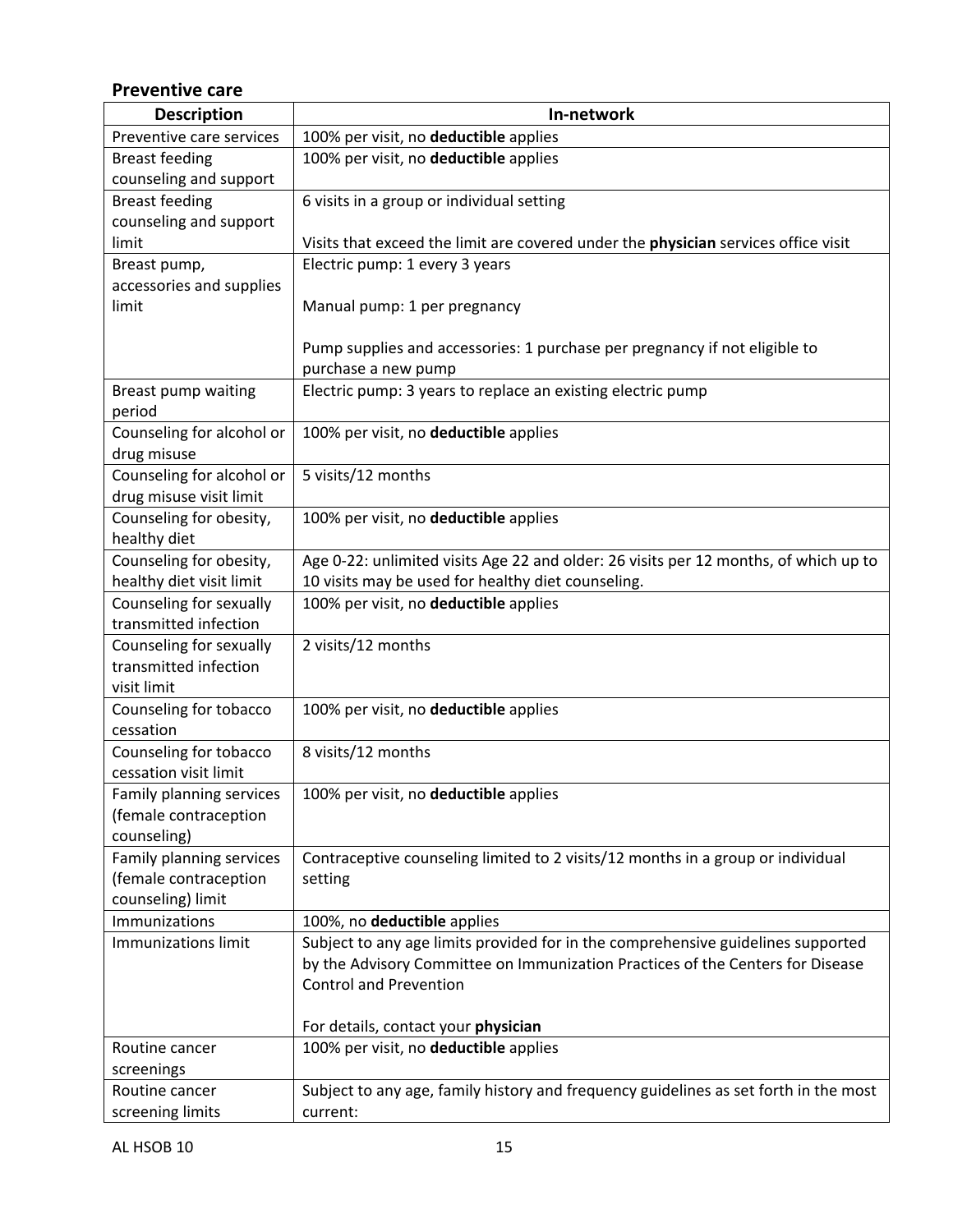|                                        | Evidence-based items that have a rating of A or B in the current recommendations<br>of the USPSTF                                                                                                          |
|----------------------------------------|------------------------------------------------------------------------------------------------------------------------------------------------------------------------------------------------------------|
|                                        | The comprehensive guidelines supported by the Health Resources and Services<br>Administration                                                                                                              |
|                                        | For more information contact your physician or see the Contact us section                                                                                                                                  |
| Routine lung cancer<br>screening       | 100% per visit, no deductible applies                                                                                                                                                                      |
| Routine lung cancer<br>screening limit | 1 screenings every 12 months                                                                                                                                                                               |
|                                        | Screenings that exceed this limit covered as outpatient diagnostic testing                                                                                                                                 |
| Routine physical exam                  | 100% per visit, no deductible applies                                                                                                                                                                      |
| Routine physical exam                  | Subject to any age and visit limits provided for in the comprehensive guidelines                                                                                                                           |
| limits                                 | supported by the American Academy of Pediatrics/Bright Futures/Health                                                                                                                                      |
|                                        | Resources and Services Administration for children and adolescents                                                                                                                                         |
|                                        | Limited to 7 exams from age 0-1 year; 3 exams every 12 months age 1-2; 3 exams<br>every 12 months age 2-3; and 1 exam every 12 months after that age, up to age<br>22; 1 exam every 12 months after age 22 |
|                                        | High risk Human Papillomavirus (HPV) DNA testing for woman age 30 and older<br>limited to 1 every 36 months                                                                                                |
| Well woman GYN exam                    | 100% per visit, no deductible applies                                                                                                                                                                      |
| Well woman GYN exam                    | Subject to any age and visit limits provided for in the comprehensive guidelines                                                                                                                           |
| limit                                  | supported by the Health Resources and Services Administration                                                                                                                                              |
| Limit                                  | 1 visit                                                                                                                                                                                                    |

# **Prosthetic devices**

| <b>Description</b> | In-network                                                |
|--------------------|-----------------------------------------------------------|
| Prosthetic devices | Covered based on type of service and where it is received |

# **Reconstructive surgery and supplies**

Including breast **surgery**

| <b>Description</b>          | In-network                                                |
|-----------------------------|-----------------------------------------------------------|
| <b>Surgery</b> and supplies | Covered based on type of service and where it is received |

# **Short-term rehabilitation services**

### **Cardiac Rehabilitation**

| <b>Description</b>              | In-network                                                |
|---------------------------------|-----------------------------------------------------------|
| Cardiac rehabilitation          | Covered based on type of service and where it is received |
| <b>Pulmonary Rehabilitation</b> |                                                           |
| ______                          |                                                           |

| <b>Description</b>              | In-network                                                |
|---------------------------------|-----------------------------------------------------------|
| Pulmonary                       | Covered based on type of service and where it is received |
| <b>Cognitive Rehabilitation</b> |                                                           |
| <b>Description</b>              | In-network                                                |
| <b>Cognitive Rehabilitation</b> | Covered based on type of service and where it is received |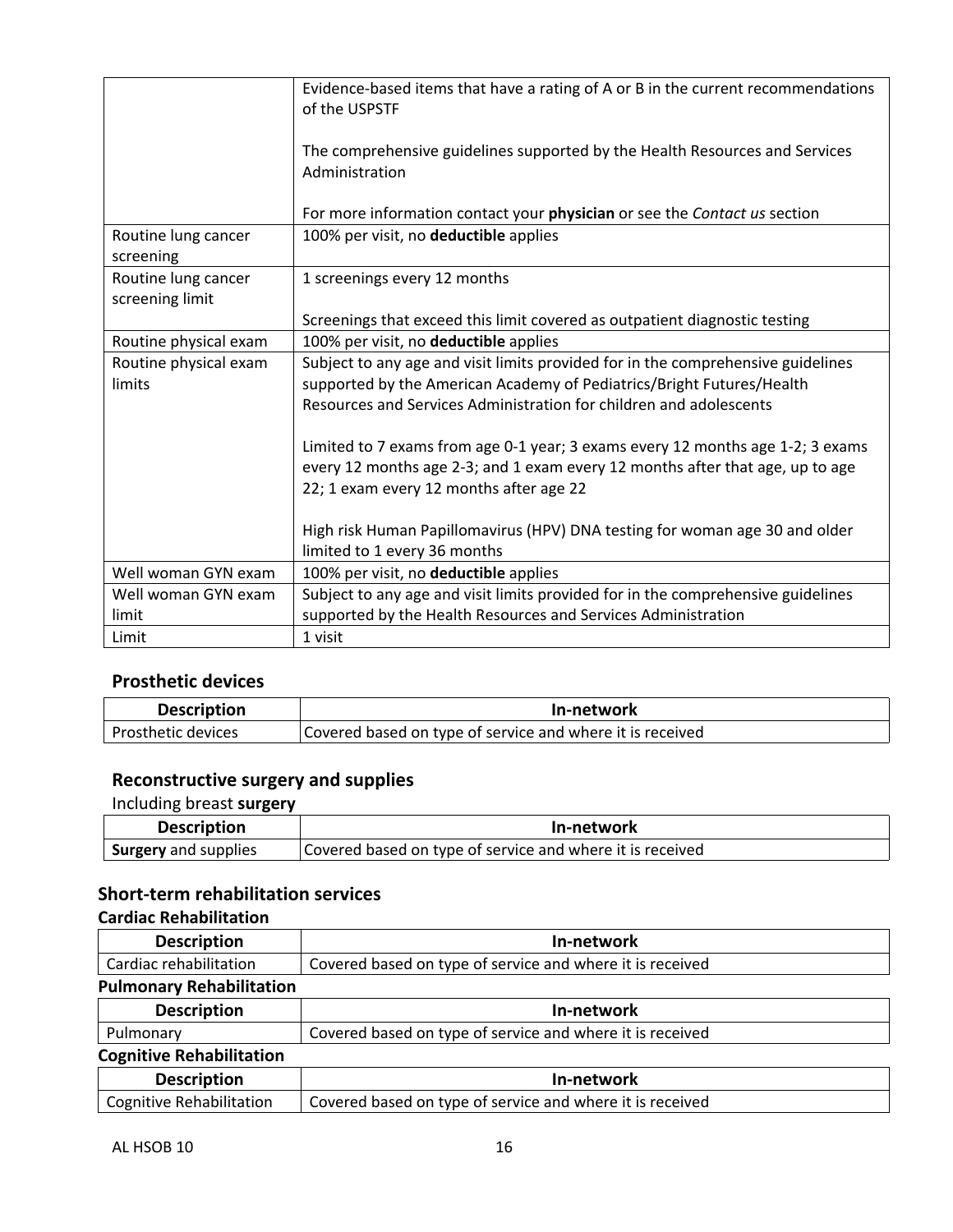# **Physical, Occupational and Speech Therapies**

| <b>Description</b> | In-network                                                           |
|--------------------|----------------------------------------------------------------------|
|                    | \$60 then the plan pays 100% per visit; no <b>deductible</b> applies |

### **Physical, occupational and speech therapies**

| <b>Description</b>     | In-network |
|------------------------|------------|
| Visit limit per year   | 60         |
|                        |            |
| All therapies combined |            |

#### **Spinal Manipulation**

| <b>Description</b> | In-network                                                           |
|--------------------|----------------------------------------------------------------------|
|                    | \$60 then the plan pays 100% per visit, no <b>deductible</b> applies |
|                    |                                                                      |

| vea. | $\sim$ |
|------|--------|
| ብሮ   | bU.    |
|      |        |

# **Skilled nursing facility**

| <b>Description</b>       | In-network                                |
|--------------------------|-------------------------------------------|
| Inpatient services -     | 100% per admission, no deductible applies |
| room and board           |                                           |
| Other inpatient services | 100% per admission, no deductible applies |
| and supplies             |                                           |

| $\sim$<br><br>. vear<br>шть<br><br>co.<br>- - | 30 |
|-----------------------------------------------|----|
|-----------------------------------------------|----|

### **Tests, images and labs – outpatient**

### **Diagnostic complex imaging services**

| <b>Description</b> | In-network                                                           |
|--------------------|----------------------------------------------------------------------|
|                    | \$75 then the plan pays 100% per visit, no <b>deductible</b> applies |

#### **Diagnostic lab work**

| <b>Description</b>        | In-network                            |
|---------------------------|---------------------------------------|
| At facility that is not a | 100% per visit, no deductible applies |
| hospital                  |                                       |
| At hospital outpatient    | 70% per visit after deductible        |
| department                |                                       |

#### **Diagnostic x-ray and other radiological services**

| <b>Description</b> | In-network                                   |
|--------------------|----------------------------------------------|
|                    | 100% per visit, no <b>deductible</b> applies |

### **Therapies**

### **Chemotherapy**

| <b>Description</b>    | In-network                                                |
|-----------------------|-----------------------------------------------------------|
| Chemotherapy services | Covered based on type of service and where it is received |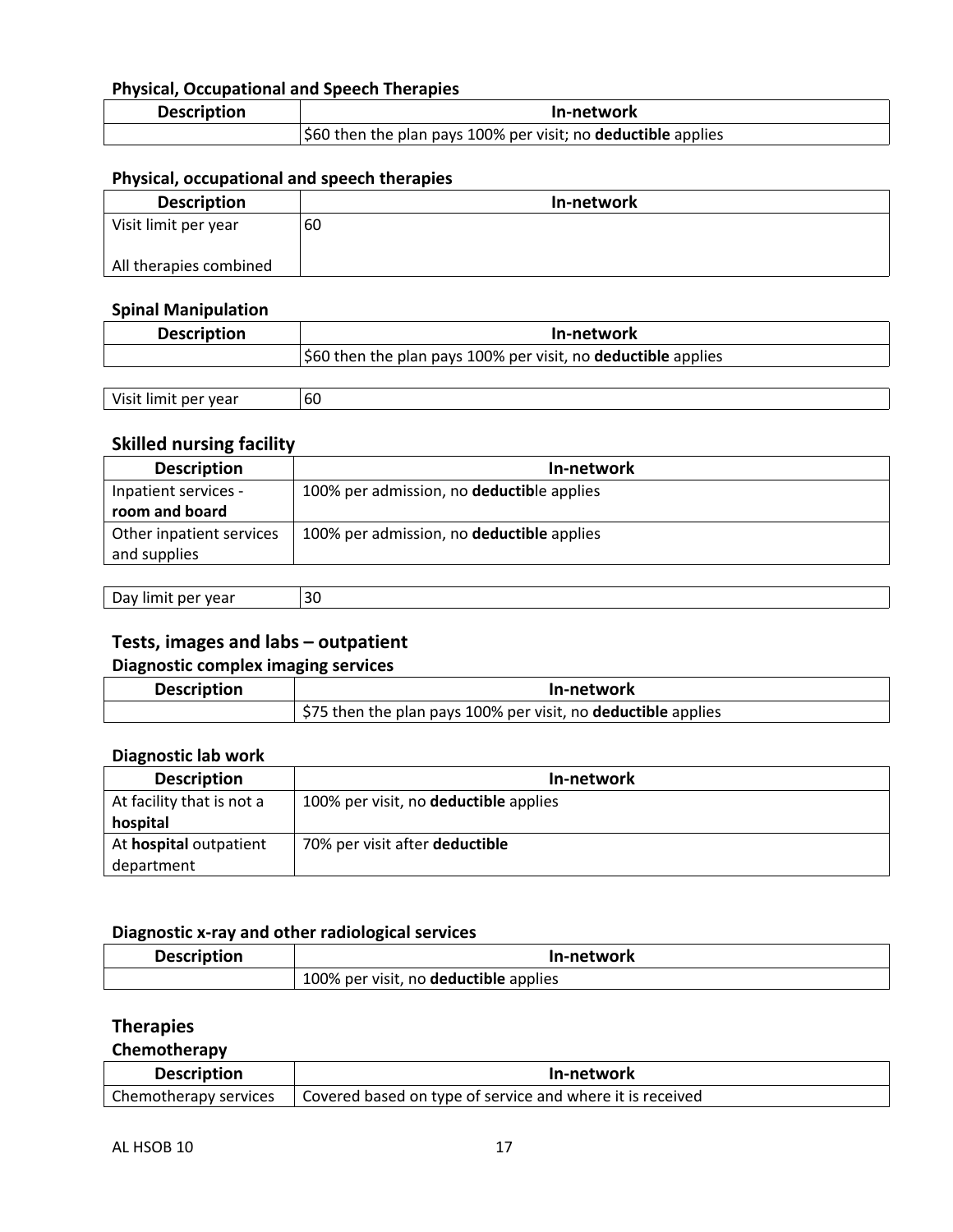# **Gene-based, cellular and other innovative therapies (GCIT)**

| <b>Description</b>    | In-network (GCIT-designated          | <b>Out-of-network</b>                                                                                                  |
|-----------------------|--------------------------------------|------------------------------------------------------------------------------------------------------------------------|
|                       | facility/provider)                   | (Including providers who are otherwise<br>part of Aetna's network but are not<br>GCIT-designated facilities/providers) |
|                       |                                      |                                                                                                                        |
| Services and supplies | Covered based on type of service and | Not covered                                                                                                            |
|                       | where it is received                 |                                                                                                                        |

#### **Infusion therapy**

Outpatient services

| <b>Description</b>         | In-network                                                    |
|----------------------------|---------------------------------------------------------------|
| In <b>physician</b> office | \$60 then the plan pays 100% per visit, no deductible applies |
| At an infusion location    | Covered based on type of service and where it is received     |
| In the home                | \$60 then the plan pays 100% per visit, no deductible applies |
| At hospital outpatient     | 70% per visit after deductible                                |
| department                 |                                                               |
| At facility that is not a  | 70% per visit after deductible                                |
| hospital                   |                                                               |

#### **Radiation therapy**

| <b>Description</b> | In-network                                                |
|--------------------|-----------------------------------------------------------|
| Radiation therapy  | Covered based on type of service and where it is received |

### **Respiratory therapy**

| <b>Description</b>  | In-network                                                |
|---------------------|-----------------------------------------------------------|
| Respiratory therapy | Covered based on type of service and where it is received |

# **Transplant services**

| <b>Description</b>        | In-network (IOE facility)                                 |
|---------------------------|-----------------------------------------------------------|
| Inpatient services and    | 70% per transplant after deductible                       |
| supplies                  |                                                           |
| <b>Physician</b> services | Covered based on type of service and where it is received |

## **Urgent care services**

At a freestanding facility or **provider** that is not a **hospital**

A separate urgent care cost share will apply for each visit to an urgent care facility or **provider**

| <b>Description</b>   | In-network                             | <b>Out-of-network</b> |
|----------------------|----------------------------------------|-----------------------|
| Urgent care facility | \$50 then the plan pays 100% per visit | Not covered           |
|                      | after <b>deductible</b>                |                       |

| Non-urgent use of an      | Not covered | Not covered |
|---------------------------|-------------|-------------|
| l urgent care facility or |             |             |
| provider                  |             |             |